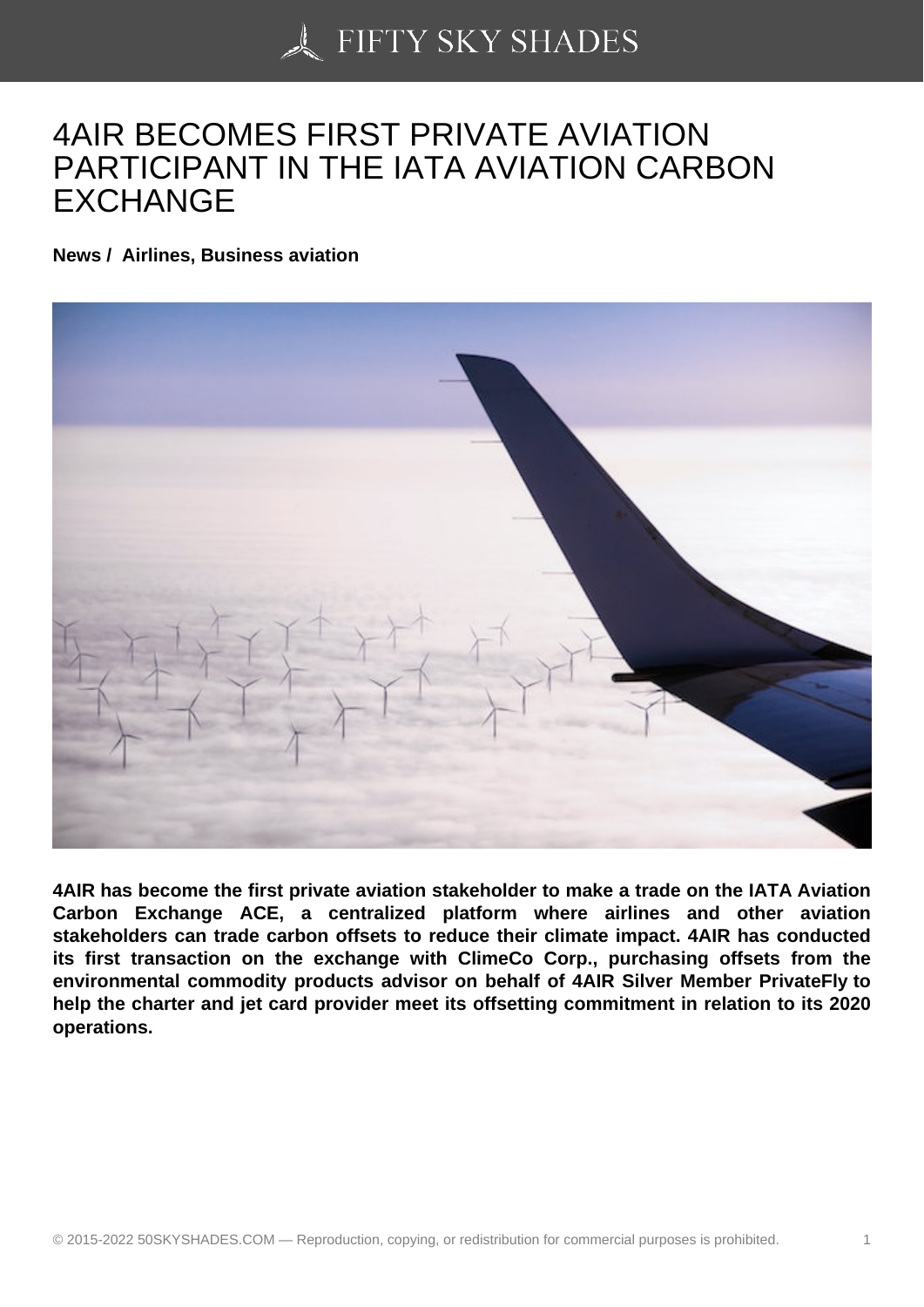4AIR transacted 15,000 carbon offsets on behalf of PrivateFly in support of a solarrenewable energy project developed in India by the Adani Group. In total, the project generates enough solar energy to displace more than 1.5 million megawatt hours (MWh) of electricity in India annually, reducing the carbon impact of a country in which about 80 percent of electricity is generated through fossil fuels. The project spurs economic development, provides job opportunities and expands regional economic activity.

4AIR became the first private aviation-focused participant for the Aviation Carbon Exchange, an important step for other aviation stakeholders to participate on the exchange. 4AIR allows anyone in private aviation, from companies and individuals who own aircraft, fractional shares or jet cards to those who charter flights, to reduce their carbon footprint through its 4AIR Rating Program – the first and only rating system focused on sustainability in private aviation.

"The Aviation Carbon Exchange is a phenomenal step for increased transparency and simplicity in the process of acquiring carbon offsets," said Kennedy Ricci, 4AIR's [president. "4AIR is uni](https://cts.businesswire.com/ct/CT?id=smartlink&url=https://www.4air.aero/ratings-summary&esheet=52389835&newsitemid=20210303005588&lan=en-US&anchor=4AIR+Rating+Program&index=3&md5=3a1138fe97881453c7917ef9017b5b57)quely positioned to aggregate private flight hours from users and operators all over the world to buy offsets on the Aviation Carbon Exchange at a larger scale. We can help the private aviation community support verified projects worldwide, making it easy for them to meet sustainability goals."

PrivateFly has made a commitment to 4AIR Silver to be emissions neutral for 2021. This means 4AIR will offset its operations and all of PrivateFly's 2021 flights at 300 percent of its carbon footprint to account for both their carbon dioxide and non-carbon dioxide emissions.

The Aviation Carbon Exchange was d[eveloped by](https://cts.businesswire.com/ct/CT?id=smartlink&url=https://www.4air.aero/emissions-neutral&esheet=52389835&newsitemid=20210303005588&lan=en-US&anchor=4AIR+Silver&index=4&md5=74a014631265e7a164f15af82968e2cb) IATA in partnership with Xpansiv market CBL, the leading spot exchange for ESG-inclusive commodities, including carbon offsets.

"4AIR's framework offers four levels with progressively greater impacts, enabling participants to elevate their ambition over time," said CBL Head of Global Carbon Markets Rene Velasquez. "This first-trade announcement is proof of broad support for decarbonization across the aviation spectrum. In addition to aviation's effort to reduce emissions by investing in the latest aircraft technology and by improving operational fuel efficiency, the Aviation Carbon Exchange provides a clear, intuitive path to address aviation's environmental impact."

Added Michael Schneider, the IATA Assistant Director Aviation Environment, "Energy consumption is the biggest source of human-caused greenhouse gas emissions. By investing in carbon offset projects, the transition from fossil fuels to clean sources of energy becomes more attainable. We are pleased that 4AIR is participating in the Aviation Carbon Exchange, enabling business aviation companies from all over the world to do their part in supporting sustainability within the aviation industry."